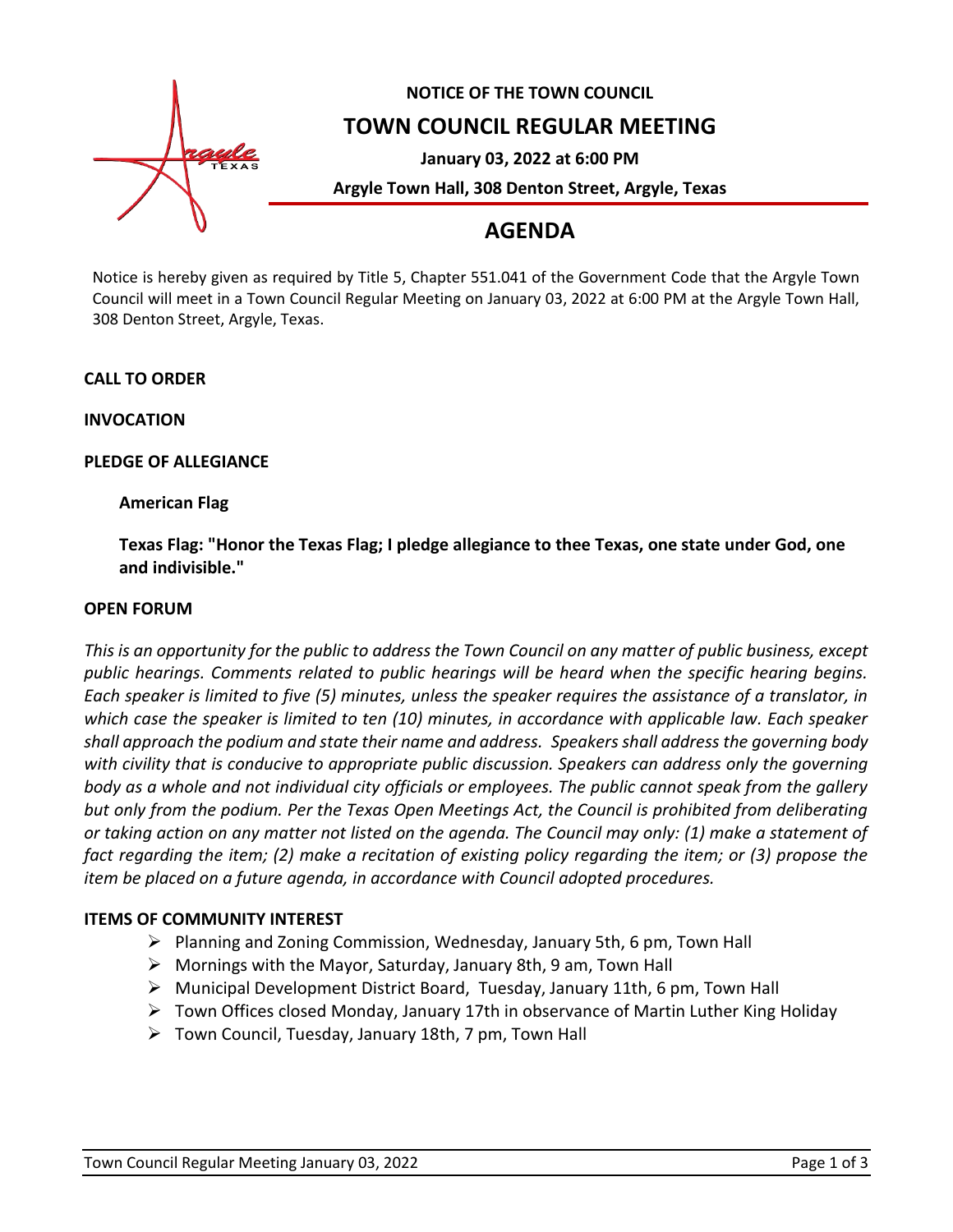#### **STAFF REPORTS**

*(Staff Reports are for discussion only. No action may be taken on items listed under this portion of the agenda, other than to provide general direction to staff or to direct staff to place such items of a future agenda for action.)*

- 1. Review of the building permit fees and comparison of surrounding communities as well as possible "Do it Yourself" Permit Process.
- 2. Receive memo and markup of changes from Freese and Nichols regarding various amendments to zoning districts, land use charts, definitions, and other land use related provisions in the Town Development Standards.
- 3. Active Development Review Committee Project List.
- 4. List of Council Requests for Agenda Items and Status.

#### **DISCUSSION ITEMS**

*(Items are for discussion only. No action may be taken on items listed under this portion of the agenda, other than to provide general direction to staff or to direct staff to place such items on a future agenda for action.)*

5. Program for Argyle Community Engagement (PACE) meeting process.

#### **CONSENT AGENDA**

*Any Council member may request an item on the Consent Agenda to be taken up for individual consideration.*

6. Approve the December 6, 2021 Regular Town Council Meeting Minutes

#### **PUBLIC HEARING ITEMS**

- 7. Hold Public Hearing and consider for approval an ordinance amendment (TDS-21-009) to Article III, Zoning of the Town of Argyle Town Development Standards regarding various amendments to setbacks and bufferyards for commercially zoned districts adjacent to residentially zoned districts in the Town Development Standards.
	- a) Staff Presentation
	- b) Hold Public Hearing
	- c) Discussion
	- d) Action

#### **ACTION ITEMS**

- 8. Approve February 12, 2022 as the Town Council Retreat Date and hire the Mejorando Group to facilitate the retreat.
- 9. Discuss and consider approval of Resolution 2022-01 authorizing a contract with Atkins Brothers Equipment Company for construction of Phase II of the U.S. 377 Sewer Line